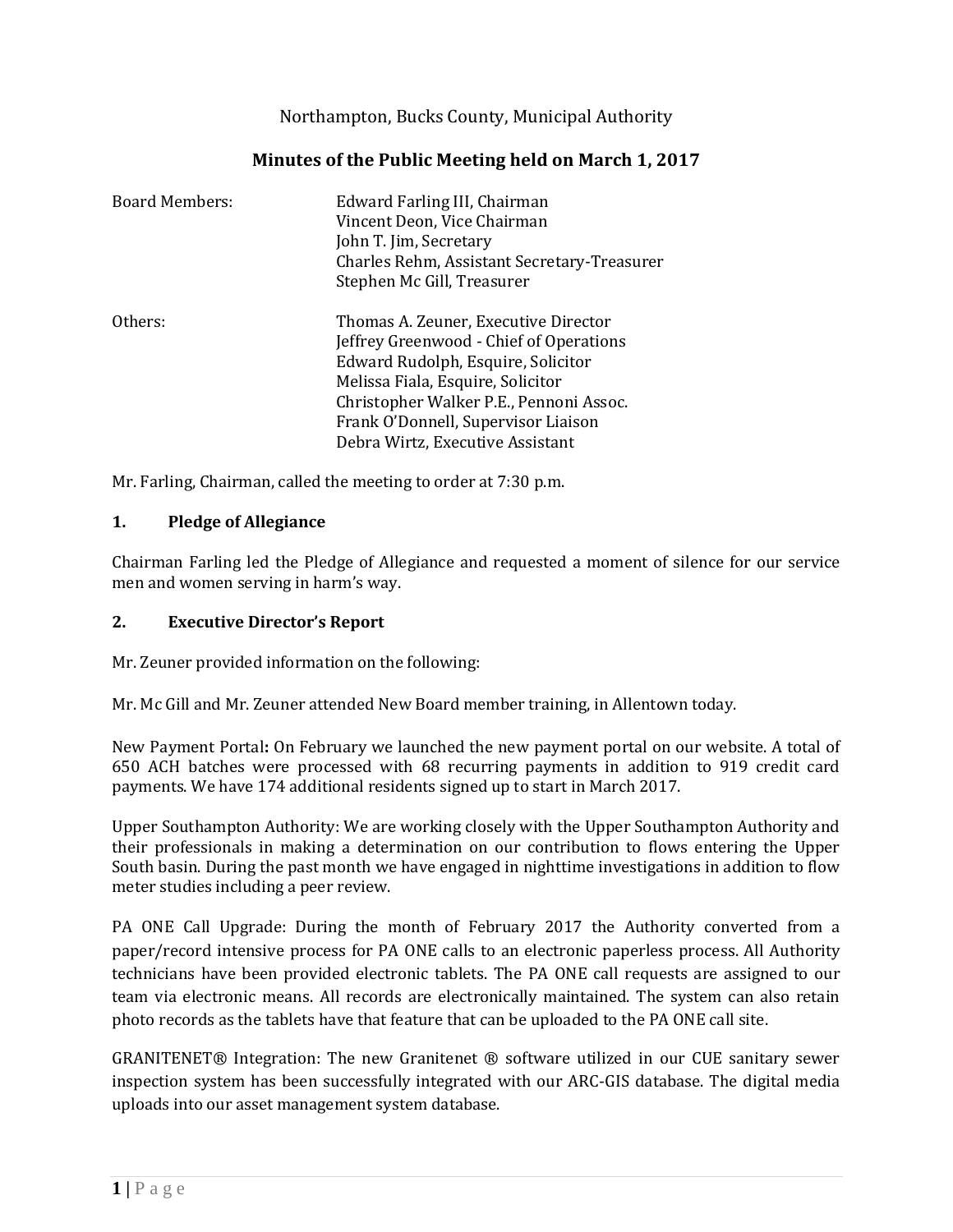Sodium Hypochlorite Conversion Project: The project is well underway with seven (7) sites under construction at this time. No issues to report.

PA DEP Sanitary Sewer Corrective Action Plan (tributary to the Neshaminy Interceptor): The draft report has been submitted to PA DEP for comment. Last week we received comments from the department. The report will be amended to provide greater clarity on certain issues. Once amended it will be an agenda item for Board review, deliberation and vote.

Mr. Zeuner stated that the Board met in Executive Session prior to the Public Meeting to discuss matters of real estate.

# **3. Citizens' Concerns**

Thora Williams, 328 Hollyknoll Drive expressed her opinion on monthly billing.

# **4. Approval of the Minutes of February 1, 2017**

A motion (Jim-Mc Gill) made to approve the Minutes of February 1, 2017 passed with 3 ayes**.** Mr. Jim and Mr. Deon abstained.

# **5. Check Requisitions / Accounts Payable**

A motion (Rehm-Jim) adopting a resolution to approve **Revenue Fund Requisition No. 2104** dated February 15, 2017 in the amount of \$174,564.17 passed with 5 ayes.

The major items paid under **Requisition No. 2104** are as follows: EarthBorne - \$11,512.00; Eurofins - \$1,221.50; Guardian - \$3,562.77 Independence Blue Cross - \$10,416.13; Link Computer Corp. - \$3,362.00; Office Basics - \$2,231.30; PECO - \$5,884.43; Pennoni Assoc. - \$34,732.02; Ricks Expert Tree Service - \$2,200.00; Teamsters Health and Welfare Fund - \$18,639.72; US Postal Serv. - \$5,000.00; Michael Kerr - \$2,925.00; BCWSA disputed \$84,710.34 \$63,068.94 Upper Southampton MUA disputed.

A motion (Rehm-Jim) adopting a resolution to approve **Revenue Fund Requisition No. 2105**  dated March 1, 2017 in the amount of \$842,515.99 passed with 5 ayes.

The major items paid under **Requisition No. 2105** are as follows: BCWSA – Sewer - \$356,508.16; BCWSA – Water - \$119,704.24; Ebert Engineering - \$4,103.27; Herbert, Rowland & Grubic, Inc. \$1,405.80; James Lasky - \$22,500.00; Karl Hops Inc. - \$1,998.49; Line Systems Inc. - \$1,238.39; LookFirst Tech. - \$1,484.89; MaxSolar Energy LLC - 1,256.04; PECO - \$14,789.88; Rudolph Clarke LLC - \$20,067.99; TD Card Serv. - \$1,913.22; Univar USA - \$1,353.77; Upper Southampton Municipal Authority - \$54,627.00; BCWSA disputed \$72,060.16; \$84,710.34 Upper Southampton MUA disputed and a \$75,000.00 transfer for payroll.

# **6. Resolution No. 2017-1183 – Revising Rates, Rules and Regulations –Capping of Sewer Charges**

A motion (Farling-Jim) made to adopt RESOLUTION NO. 2017-1183 to revise the Rates, Rules and Regulations to state that the sanitary sewer charges for residential customers be capped at 15,000 gallons per month in recognition that flows in excess of that amount are likely to be used for irrigation purposes which do not enter the sanitary sewer system. The capping of charges is conditioned that the water meter records must not indicate an intermittent and/or continuous leak, the customer will be charged for all usage at the prevailing rate in effect at that time.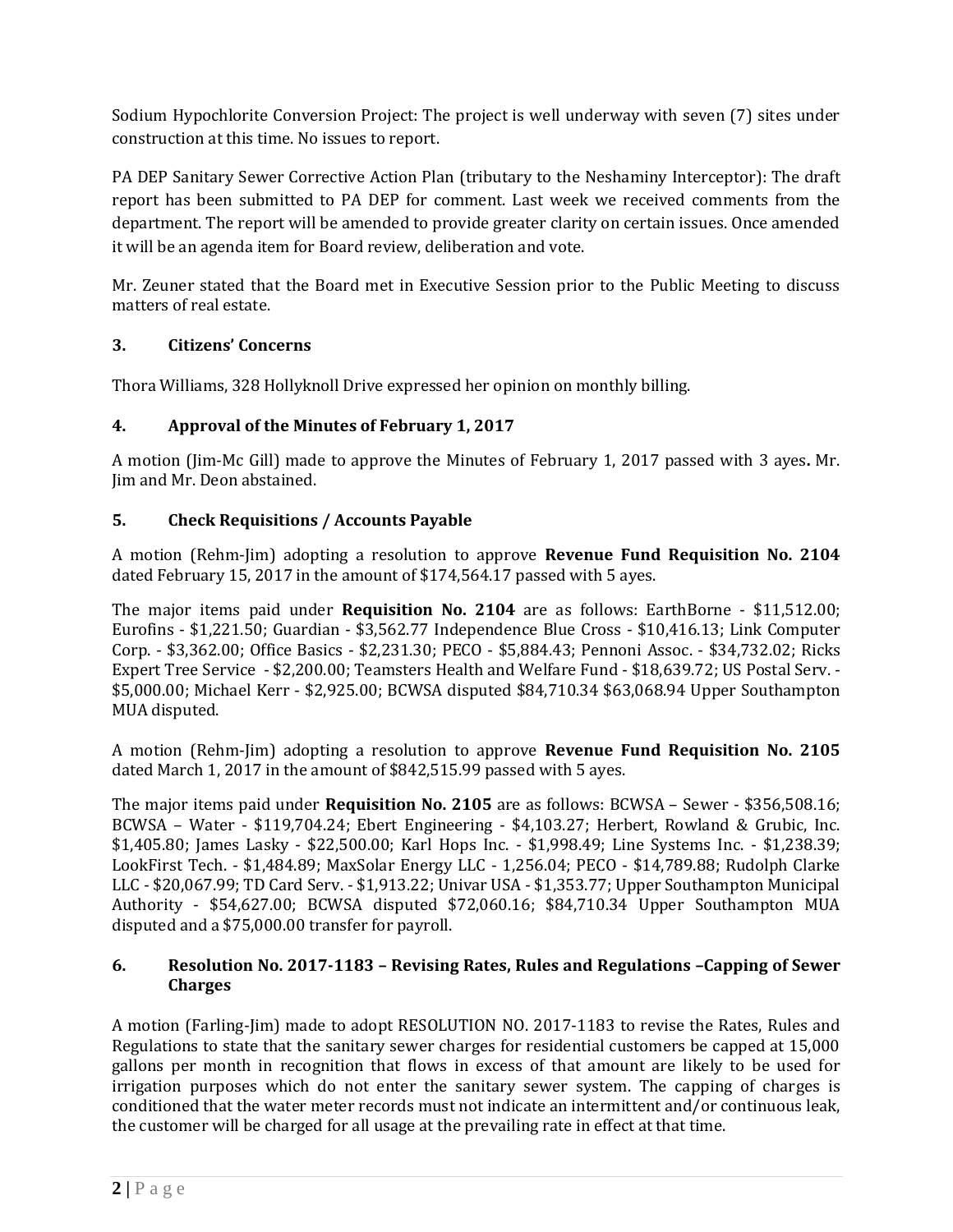# **7. Award Contract – Lawn Service**

A motion (Deon-Rehm) made to award the Authority's Lawn Service Contract to All Season Lawn and Landscaping of Warminster PA in accordance with the Authority's bid package in the amount of \$23,820.00 passed with 5 ayes.

### **8. Authorization to prepare bid package and advertise for bids – DIG-UP repairs to sanitary sewer lines**

A motion (Mc Gill-Jim) made to approve the authorization of the Administration and Consulting Engineer to prepare bid packets for dig-up repairs to sanitary sewer lines via the PennBid public bidding platform passed with 5 ayes.

# **9. Update to Emergency Response Plan**

A motion (Deon-Rehm) made to approve the revised Emergency Response Plan dated February 6, 2017 passed with 5 ayes.

### **10. Agreement with GeoDecisions "Emergency Response Services"**

A motion (Deon-Rehm) made to approve the upgraded Software License and Services Agreement with GeoDecisions of Camp Hill PA for the enhanced "GeoDecisions Notify" system in accordance with their proposal dated February 24, 2017 passed with 5 ayes.

#### **11. Annual Sanitary Sewer Grouting Contract**

A motion (Rehm-Mc Gill) made to award Contract No. 1-S-A-17 Annual Sanitary Sewer Grouting Contract to Sewer Specialty Services of Leicester, NY for Base Bid, plus Alternates in accordance with the bid documents in the amount of \$192,700.00 passed with 5 ayes.

### **12. Resolution No. 2017-1184 – revising Rates, Rules and Regulations – Fee Schedule for Water and Sewer Charges**

A motion (Deon-Jim) made to approve the Rates, Rules and Regulations as follows:

*RESOLUTION OF THE NORTHAMPTON, BUCKS COUNTY, MUNICIPAL AUTHORITY REVISING ITS "FEE SCHEDULE" CONTAINED IN ITS RATES, RULES AND REGULATIONS TO ALTER THE FEE RATES AND IMPLEMENTATION SCHEDULE AS WAS PREVIOUSLY APPROVED ON NOVEMBER 2ND 2016 AS SUMMARIZED IN THE REVISED FINAL DRAFT LETTER REPORT OF WATER AND SEWER RATE STUDIES DATED OCTOBER 14, 2016 AS PREPARED BY HERBERT, ROWLAND & GRUBIC, INC.* 

*WHEREAS, the Northampton, Bucks County, Municipal Authority (hereinafter referred to as "Authority") has adopted its "Rates, Rules and Regulations" which includes a "Fee Schedule" as amended from time to time by Resolution No. 540; and*

*WHEREAS, the Authority, from time to time, finds it necessary to revise its Fee Schedule.*

*NOW, THEREFORE, BE IT RESOLVED, that the Fee Schedule contained in the Rates, Rules and Regulations of the Authority is hereby revised as outlined below in the Revised Final Draft Letter Report Water and Sewer Studies dated October 14, 2016 as prepared by Herbert, Rowland & Grubic, Inc.*

passed with 5 ayes.